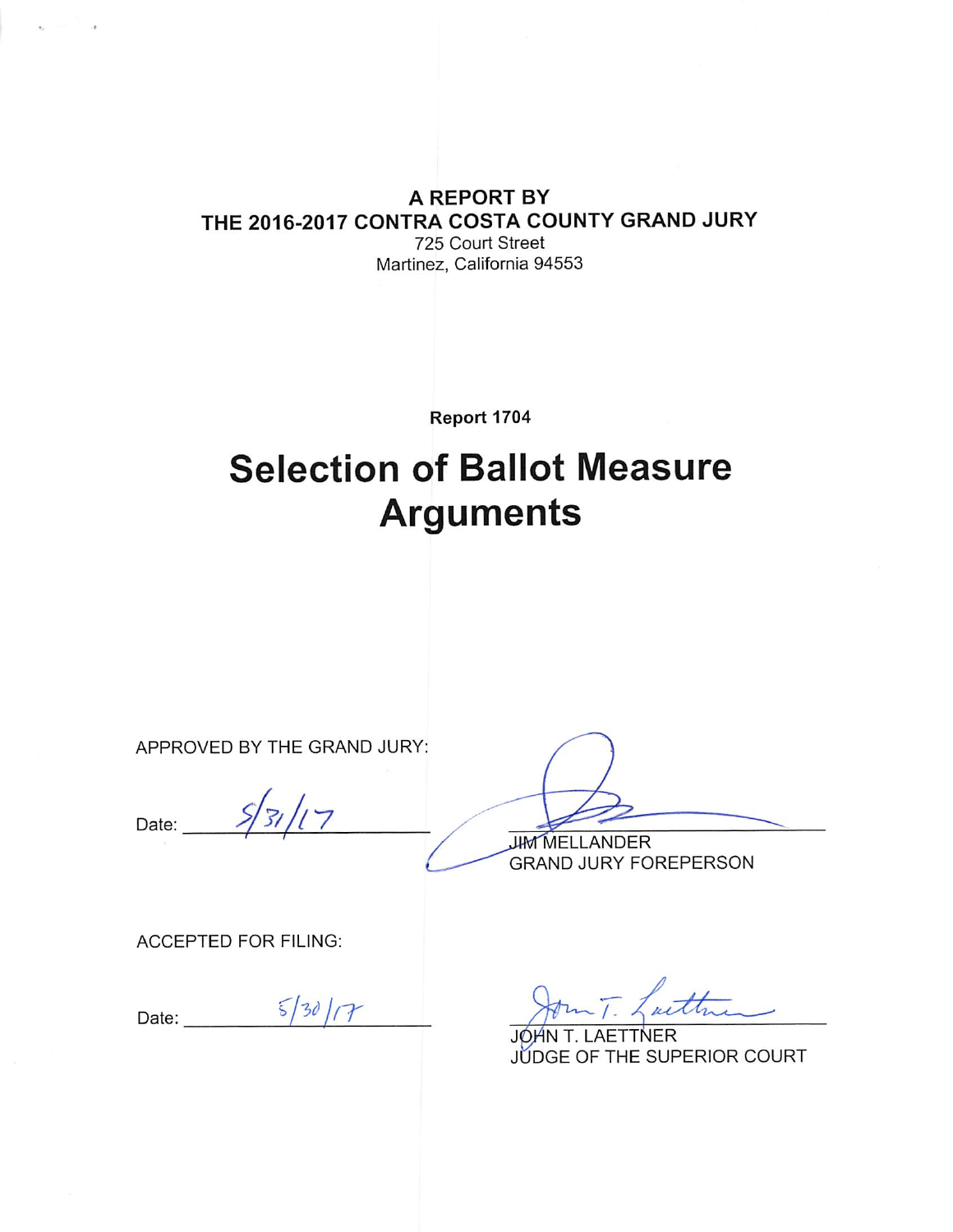Contact: Jim Mellander Foreperson 925-608-2621

Contra Costa County Grand Jury Report 1704

# **Selection of Ballot Measure Arguments**

# **TO: Contra Costa County Clerk-Recorder-Registrar**

#### **SUMMARY**

The Contra Costa County Civil Grand Jury (Grand Jury) investigated the procedures used by the Elections Division of the Contra Costa County Clerk-Recorder-Registrar (Registrar) to select ballot measure arguments to include in the Voter Guide for the November 2016 election. This investigation focused on the legal requirements for selection of competing ballot arguments, the methods used by the Elections Division in making the selections, and how that information is communicated to the public.

The Grand Jury found that the Registrar followed the legal guidelines in the selection of ballot arguments. However, the Grand Jury recommends that the Registrar consider producing detailed documentation of the ballot argument selection process. The Grand Jury also recommends that the Registrar consider developing procedures that indicate how authors of competing ballot arguments may collaborate regarding inclusion of a ballot argument in the Voter Guide.

## **METHODOLOGY**

In the course of its investigation, the Grand Jury:

- Reviewed and researched complaints filed with the Grand Jury in this matter
- Interviewed the complaining parties
- Interviewed officials of the Registrar's office
- Reviewed internal documents from the Registrar's office
- Reviewed California State Elections Code (Elections Code) Sections §9100- 9190, and other relevant Elections Code Sections
- Reviewed public documents produced by the Registrar's office, including the "Guide to Filing Arguments For County, Cities, School Districts and Special Districts - 2016" (Argument Guide), and the "Voter Guide and Sample Ballot" (Voter Guide) for the 2016 November General Election (Election)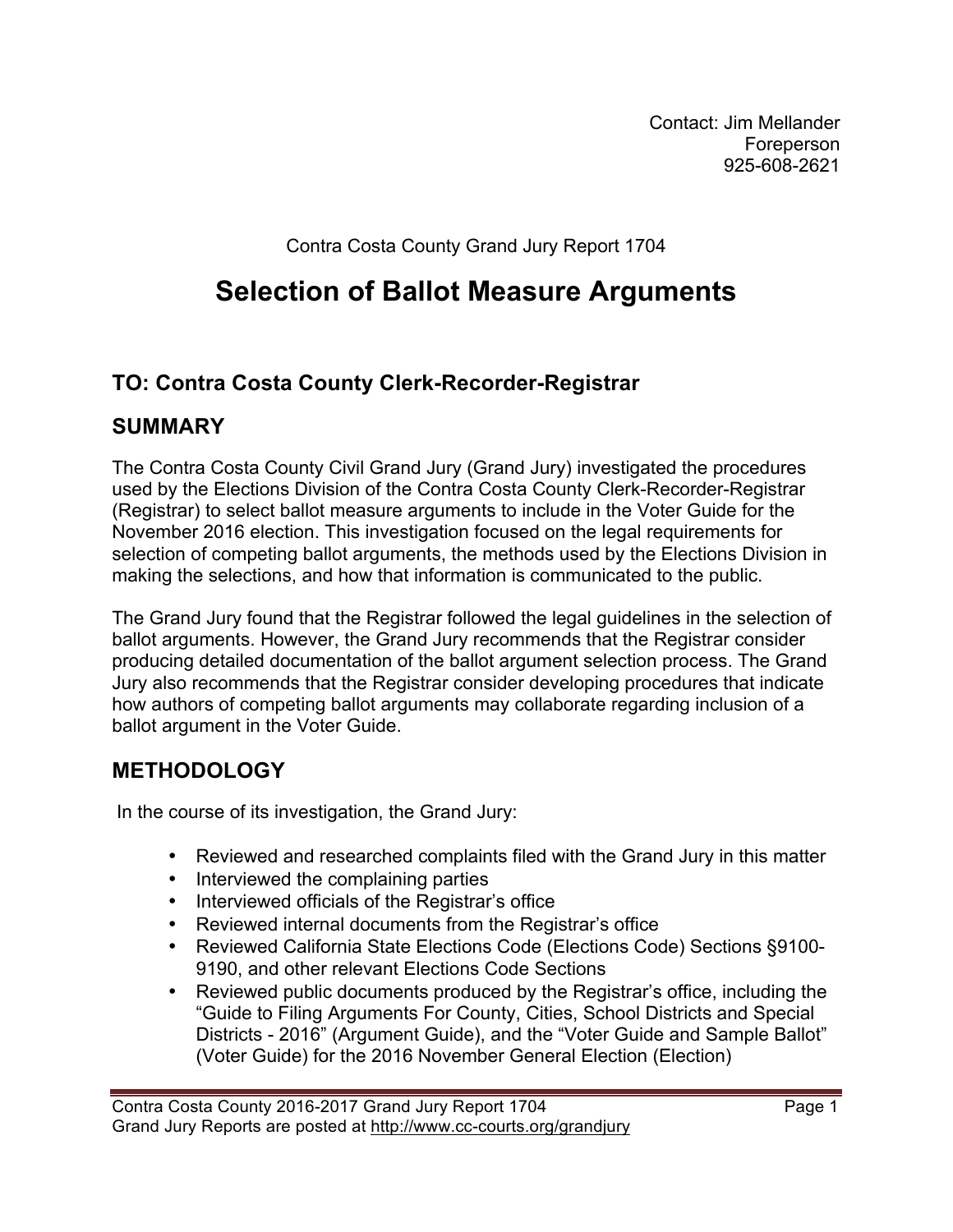- Checked for any court decisions interpreting Section §9166 of the Elections Code
- Performed Internet research on topics relevant to the investigation
- Consulted with the Grand Jury's legal advisor

# **BACKGROUND**

The election process provides citizens the opportunity to determine the direction of their government at the national, state, and local levels. Public confidence in the integrity, fairness, and impartiality of Elections Officials is critical to the election process. In Contra Costa County, the Registrar is the elected public official responsible for conducting all elections. The County Elections Division, under the direction of the Registrar, is tasked with performing all election functions.

Voters select from candidates for public office and approve or reject ballot measures. In California Voter Guides are produced and supplied to the public by the appropriate authorities. The County Elections Division is responsible for producing the Voter Guide for local issues, and provides summaries and complete texts of each ballot issue. The Voter Guide also contains arguments for and against those ballot issues, along with rebuttal arguments.

Under California law, The Registrar's office selects ballot arguments for inclusion in the Voter Guide. The Grand Jury's investigation focused on the processes, procedures, and information provided to the public used in this selection process.

# **DISCUSSION**

#### **Legal Matters**

The legal procedures for the filing of ballot measures and the submission of arguments for and against ballot measures are set forth in California Elections Code §9100-9190 for County measures, §9200-9295 for City measures, and §9500-9509 for School District measures. The ballot argument selection process for County measures is governed by §9166 of the California Elections Code. Very similar statutes govern the ballot argument selection process for City and School District measures (Elections Code §9287 & §9503).

After inclusion of an initiative on the ballot, a period is established in which "For" and "Against" arguments may be submitted. Upon the close of that period, elections officials select one "For" and one "Against" argument for publication in the Voter Guide. In rare cases, if no ballot argument is submitted, it will be noted in the Voter Guide.

The Elections Code establishes the selection priority to be used by elections officials when competing ballot arguments are submitted. Regarding county measures, Elections Code §9166 describes the order of priority: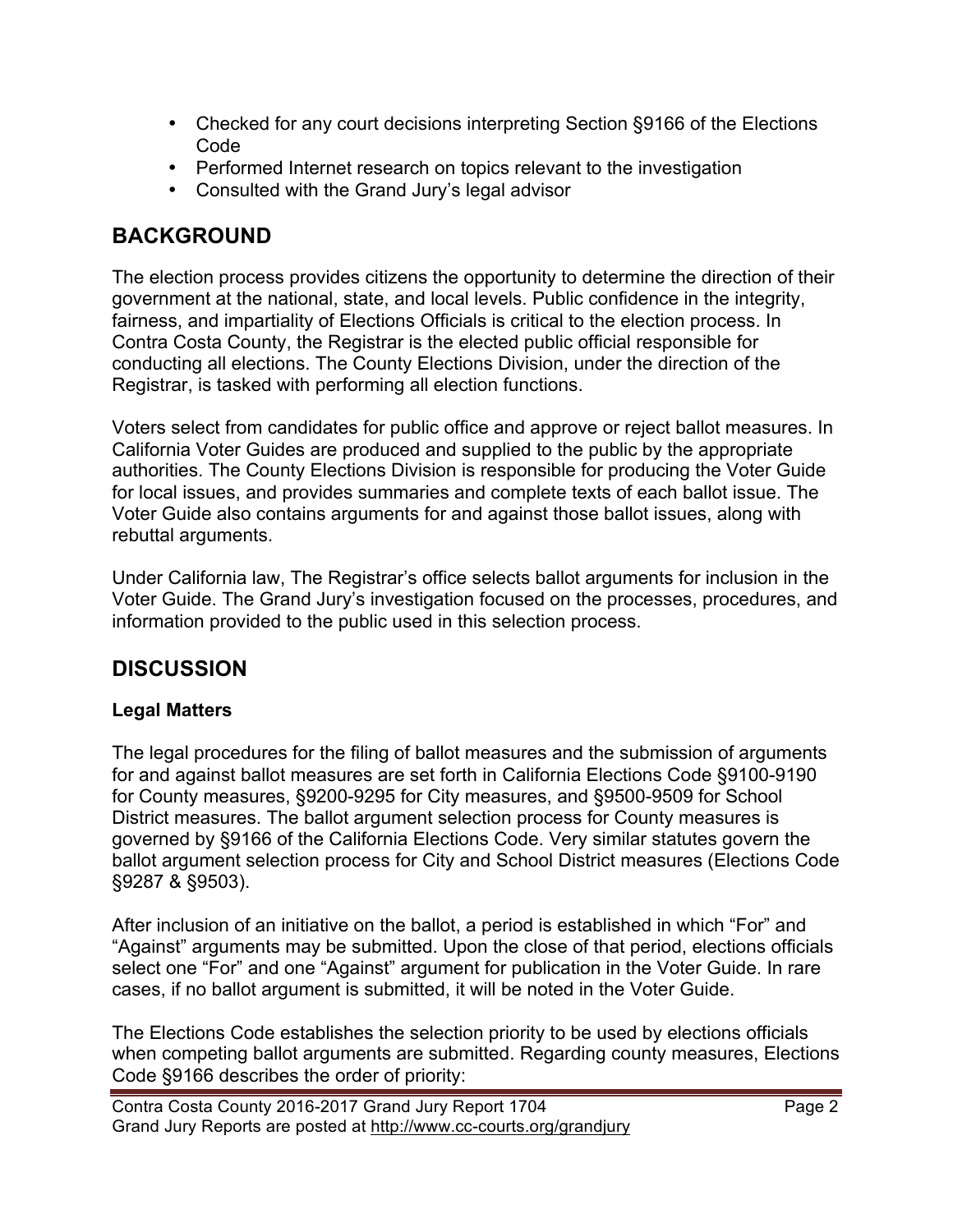*If more than one argument for or more than one argument against any county measure is submitted to the county elections official within the time prescribed, the county elections official shall select one of the arguments in favor and one of the arguments against the measure for printing and distribution to the voters. In selecting the argument the county elections official shall give preference and priority in the order named to the arguments of the following:*

- *a) The board of supervisors or a member or members of the board.*
- *b) The individual voter, or bona fide association of citizens, or combination of voters and associations, who are the bona fide sponsors or proponents of the measure.*
- *c) Bona fide associations of citizens.*
- *d) Individual voters who are eligible to vote on the measure.*

City Measures governed by Elections Code §9287 substitute "*The legislative body, or member or members of the legislative body authorized by that body*" for priority (a) above. School District Measures governed by Elections Code §9503 similarly substitute "*The governing board of the district or a member or members of the board.*" Otherwise, the order of priority is the same. When considering County Measures, arguments submitted by the Board of Supervisors have priority over arguments submitted by private citizens or by associations of citizens.

The Grand Jury was interested in the case of multiple ballot arguments of the same priority being submitted for a particular measure, and the process for selecting between those competing arguments for inclusion in the Voter Guide. The Elections Code is silent as to how elections officials should select between multiple ballot arguments of the same priority.

The Elections Code is also silent as to the meaning of "bona fide." However, Black's Law Dictionary, a legal reference, defines "bona fide" in part as "*In or with good faith; honestly, openly, and sincerely; without deceit or fraud. Truly; actually; without simulation or pretense. Innocently; in the attitude of trust and confidence; without notice of fraud, etc.***"** California Evidence Code §664 presumes that officials exercise their duty properly, and the inclusion of the term "bona fide" in the Election Code suggests an implied duty to include verification of the "bona fide" status of an "association of citizens." How that duty is to be exercised is not specified in the Elections Code, and thus is left to the discretion of election officials.

#### **Documentation of Selection Process**

The Elections Division has no written procedures to govern the process for selection of the argument to be published in the Voter Guide when multiple ballot arguments of the same priority have been submitted. When competing arguments are submitted, the Elections Division currently evaluates those arguments and selects the one considered to be the most effective.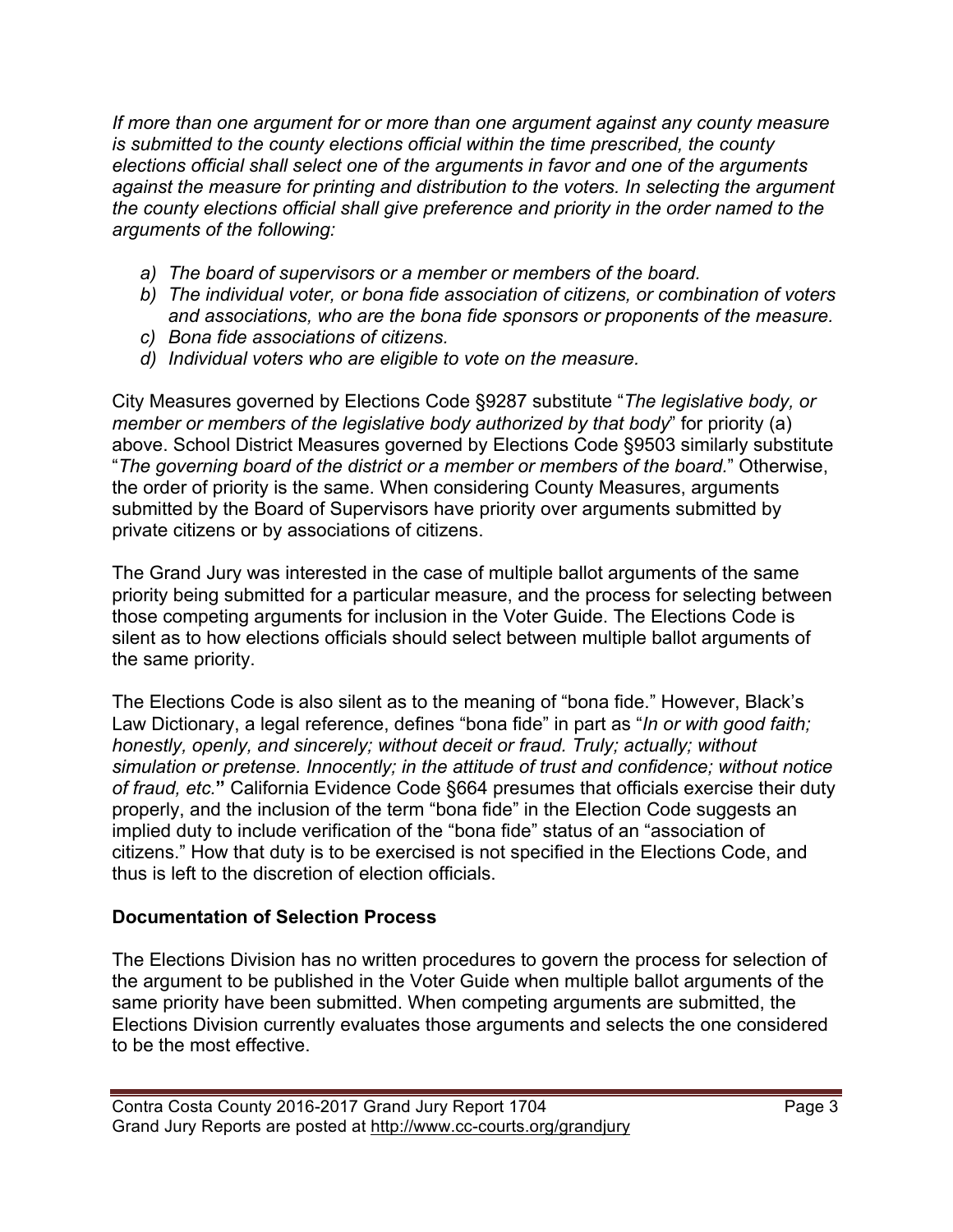The Elections Division published the Argument Guide (http://www.cocovote.us/wpcontent/uploads/2016\_Guide-to-Filing-Arguments-and-Rebuttals1.pdf), prior to the November 2016 election, that provides information on ballot argument submission procedures and timing. The Grand Jury examined this document, specifically the information regarding the ballot argument selection process. This document does not describe the specific methodology by which County Elections Officials shall select between ballot arguments of the same priority.

#### **Selection Process in Various California Jurisdictions**

Elections Code §9166 states that Election Officials "*shall select*" one argument "For" and one "Against" each initiative, but is silent on the selection process when ballot arguments are of the same priority, and depends on Election Officials' discretion. The Grand Jury reviewed published procedures for selecting between multiple ballot arguments of the same priority from various jurisdictions in California. Several jurisdictions provide detailed information on the processes used to select a ballot argument when multiple ballot arguments of the same priority are submitted as summarized below:

- 1. Mechanical procedures
	- a. Random drawing of lots generally performed in public, or among interested parties
	- b. Date of submission earliest date has preference
- 2. Objective additional selection criteria (used for selection between associations)
	- a. The length of time the association has been in existence
	- b. Whether an association's membership consists primarily of citizens residing in the jurisdiction
	- c. The number of members enrolled in the association
	- d. Whether an officer of more than one bona fide association and/or one or more citizens of the jurisdiction have signed the argument
- 3. Collaboration
	- a. Elections Officials ask multiple argument writers to mutually agree as to which argument should be included
- 4. Subjective criteria
	- a. Judgment of Elections Officials
- 5. Various combinations of the above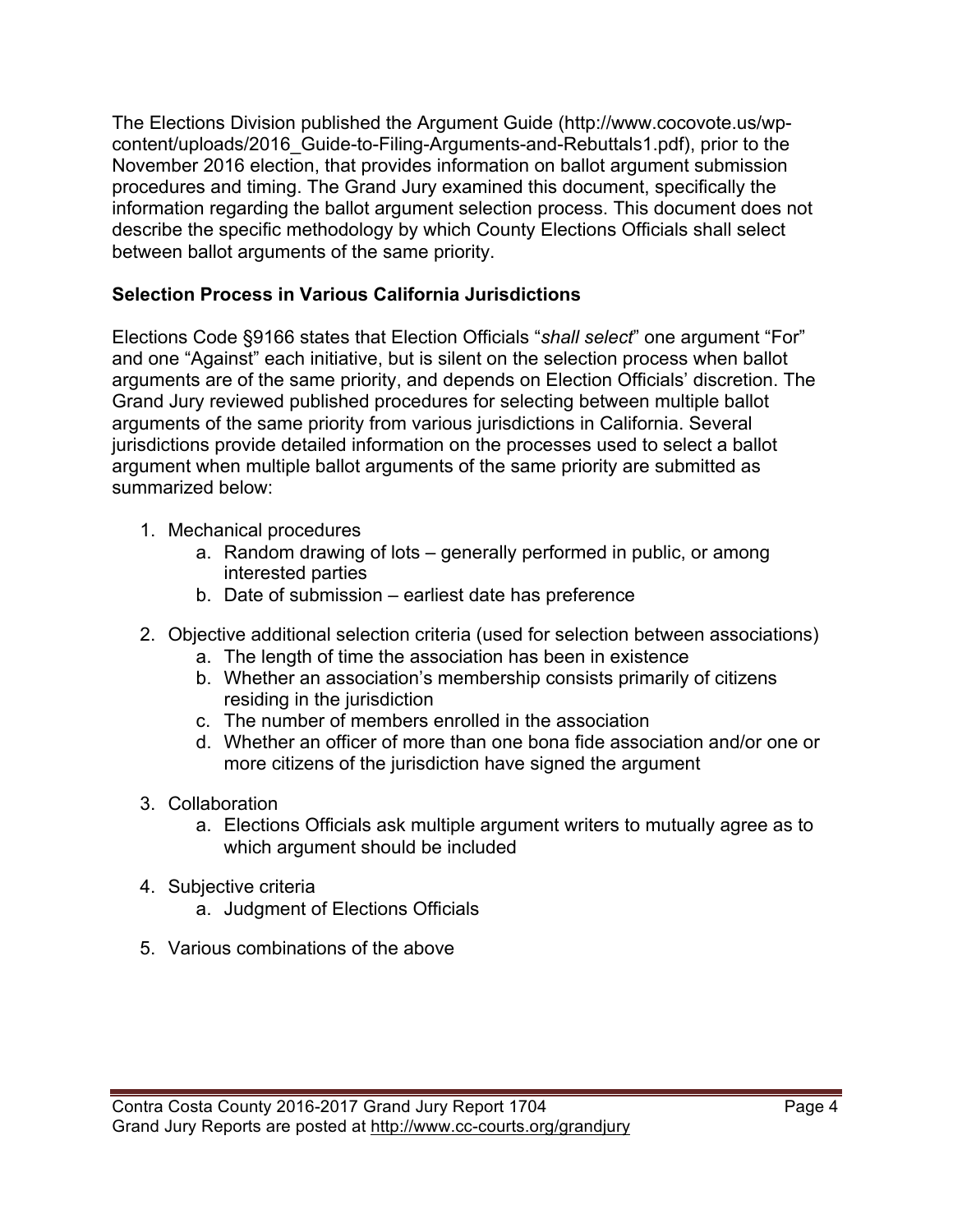#### **County Elections Division Current Practices**

The Registrar employs the following practices in ballot argument selection:

- Groups or individuals qualified by the Elections Code are allowed to submit ballot arguments.
- The selection priority of multiple ballot argument submissions is governed by the Elections Code.
- When arguments of the same priority are submitted, Elections Officials select which argument to include in the Voter Guide by exercising their judgment, based on their assessment of the strength of the argument.
- The Elections Division requires documentation to qualify associations as bona fide.
- The Elections Division has no documented procedure to verify the bona fide status of an association of citizens.
- The individuals signing an argument on behalf of a bona fide association are not required to be registered voters in the jurisdiction.
- Parties are encouraged to collaborate when multiple arguments are submitted.
- There are currently no written procedures to facilitate such collaboration.

# **FINDINGS**

- F1. The procedures used by the Registrar and the Elections Division in ballot argument selection conform to the requirements of the Elections Code.
- F2. The Elections Division does not have written procedures governing the selection of multiple ballot arguments of the same priority.
- F3. The selection process between multiple ballot arguments of the same priority is based upon a subjective evaluation by Elections Officials.
- F4. The section in the Argument Guide that addresses the filing of multiple arguments of the same priority does not clearly set out the process by which the Registrar and the Elections Division exercise their discretion to select the argument to include in the Voter Guide.
- F5. Although the Argument Guide contains language encouraging parties to collaborate in the filing of arguments, it has no procedure indicating how parties filing arguments may collaborate.
- F6. The Argument Guide includes no procedure by which an association of citizens may establish its bona fide status.